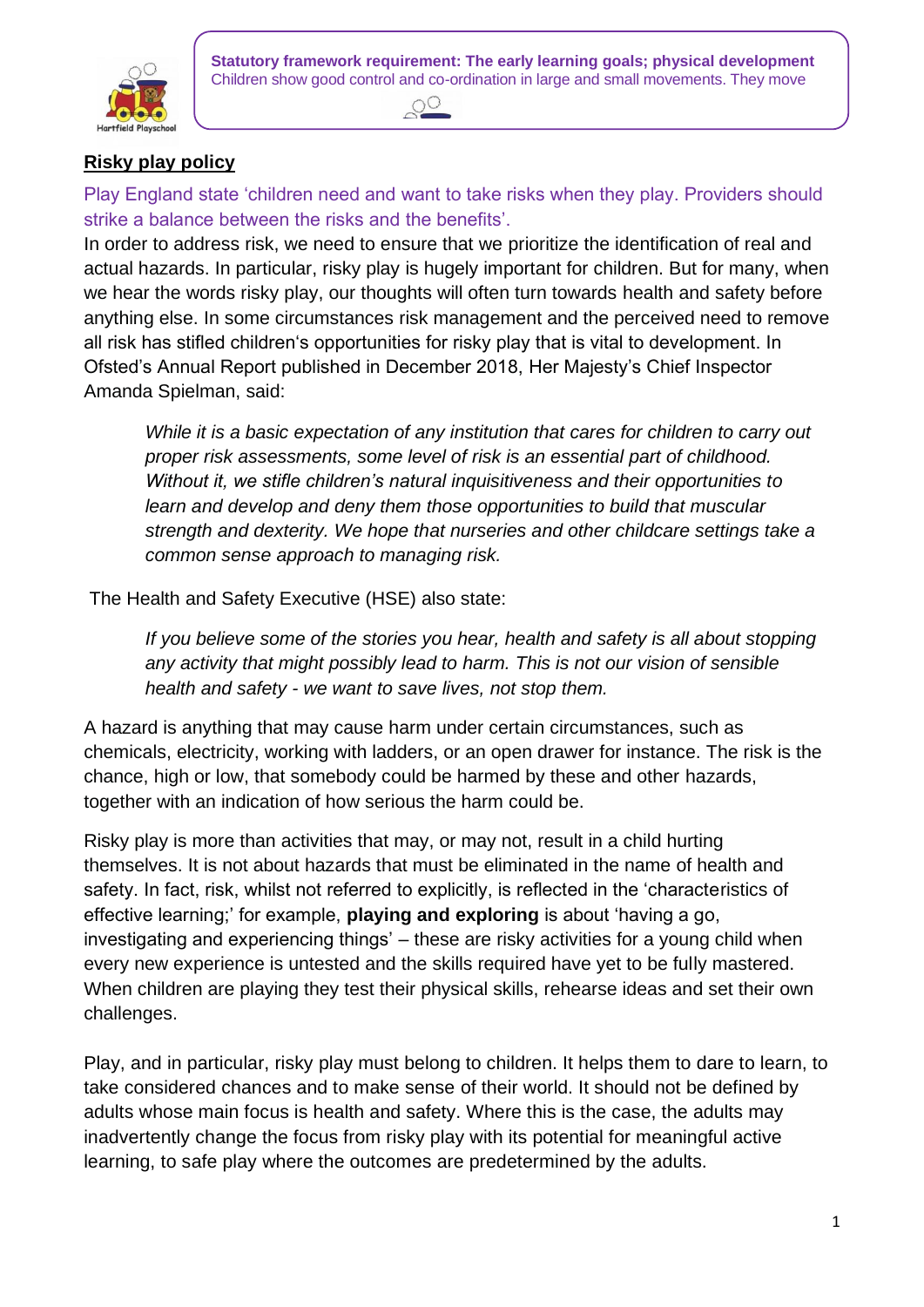

**Statutory framework requirement: The early learning goals; physical development** Children show good control and co-ordination in large and small movements. They move



abilities and gives them the essential skills they will need to stay safe in situations that may As children play they develop 'risk perception' which in turn builds confidence in their own actually harm them. Unfortunately there are fewer and fewer opportunities for children to really test themselves – but more importantly to decide what risks to take and how to approach them.

### **Joining in**

*A group of children aged 24-30 months are playing in the sand tray. Yashvi is 28 months old and relatively new to the group. She has been watching the other children from a distance for some time, glancing over every now and again as she looks through a book in the book corner. Her key person Sam thinks that she wants to join in, so she decides to intervene. She takes Yashvi by the hand and leads her towards the sand tray. Yashvi is reluctant to go and pulls away from Sam, she retreats back to the book corner and continues to play on her own.*

Something as simple as entering an unfamiliar social situation is a 'risk' for a young child and one that they will in time, and with practice, learn to manage. Yashvi has been observing the other children, absorbing and processing information about how they are playing, and undoubtedly beginning to develop a strategy in her mind for how she might join in. She will test such strategies many times as she develops her social skills, and will no doubt make many mistakes along the way that she can learn from. As her communication skills become more refined she will possibly ask to join in, she will learn to take turns and share, and to consider other ways in which she can engage her peers.

## **Why is risky play avoided?**

We all have a responsibility to protect children and to keep them safe from harm. This sometimes requires us to make decisions on their behalf and, in some situations, stopping them from trying to do something when they are playing because we believe the risk of harm is too great. Children are vulnerable and unable to judge risk as they have not yet developed the cognitive ability required to apply past experience and knowledge to a situation and make an informed judgment about what may happen. However, they can only develop this experience and knowledge though risky play.

Trusting your child to the care of another person is a difficult decision to take. Parents have every right to expect that when their child is being cared for within an early years provision, they are at the very least safe from harm. Parental expectations are also greatly influenced by their experiences as children, which is a factor that influences their choice of childcare in the first place. Being risk averse may lead some parents to choosing a nursery that is sited in a fenced compound, equipped with a wealth of toddler sized plastic representations of real-life, which would keep their children 'perfectly safe', instead of a nursery that has a great outdoor ethos, perhaps with direct access to a beach or wood, or places an emphasis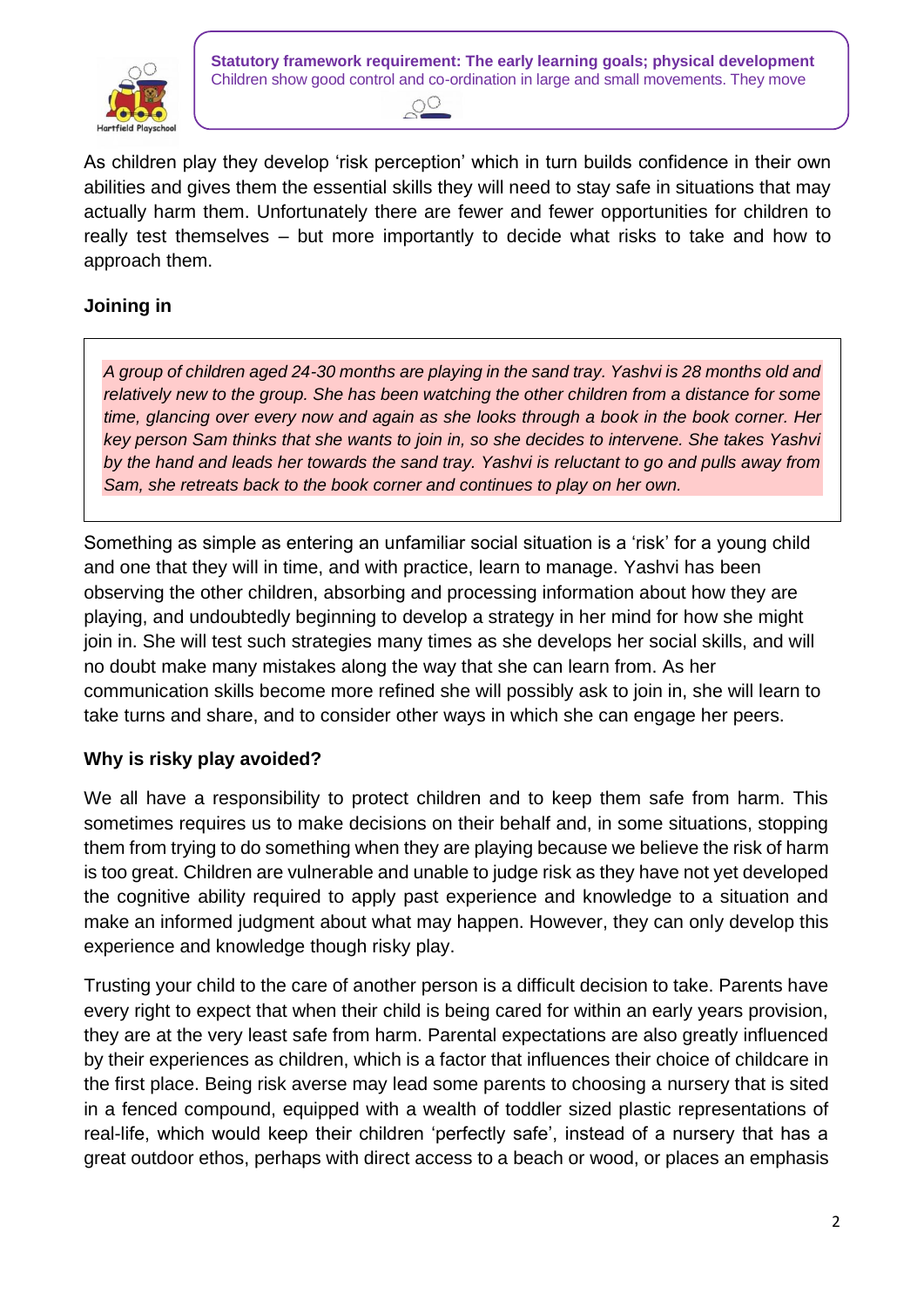

**Statutory framework requirement: The early learning goals; physical development** Children show good control and co-ordination in large and small movements. They move

numerous opportunities to learn and develop. on children being able to use tools, therefore, naturally exciting and stimulating with

Practitioners need to consider whether they are discouraging or even disallowing children from taking risks. There is no argument with the fact that our role as adults is to keep children safe, but it is also our role to help children to keep themselves safe. In any situation that involves risk, the child is the last line of defence. They have to learn to manage risk and this is what risky play enables them to do in a manner and at a pace that suits them best and is appropriate for them. For example, a child will often stand back and watch an older or more confident child climb the ladder to the big slide for weeks before attempting to do so themselves. This is a good example of a child identifying a new challenge, assessing the likelihood of harm but also taking into consideration the important 'risk benefit' which is the delight and thrill of sliding at speed down the other side of the ladder.

It is certainly the case that family leisure time is more likely to be structured with a visit to a site, theme park, play barn or other venue where all hazards have been removed and children are directed in how they use equipment to avoid any chance of harm occurring. So there are fewer real opportunities for children to really test themselves, but more importantly, to decide what risks to take and how to approach them.

#### **Play is a process not a product**

*Play is dynamic, it constantly surprises and delights children as they test boundaries and revel in its endless possibilities. Play allows children to test their physical skills, to rehearse ideas and to set their own challenges. Play belongs to children, helping them to learn, to take risks and to make sense of the world around them.*

If we consider the above statement, we see that play is not something we should structure for children. Play should belong to children and be on their terms. One of the many risks a baby takes is driven by their innate need to play, as they role to reach something that has caught their attention, as they take their first steps towards a toy despite falling down time and time again, probably with a bump and a few tears, as they move away from their trusted adult, their secure base for the first few times, because the need to play and to explore is so strong within them.

## **Why is risky play important?**

Children need risk. It is an important part of their play; they will take risky decisions, actions and interactions with others, identify risky behaviour in others and will develop confidence through taking risks. If children's environments do not offer sufficient risk and challenges, they will seek it out elsewhere. Trial, error, failure and success all contribute towards resilience, helping to ensure that children keep on trying and are willing to 'have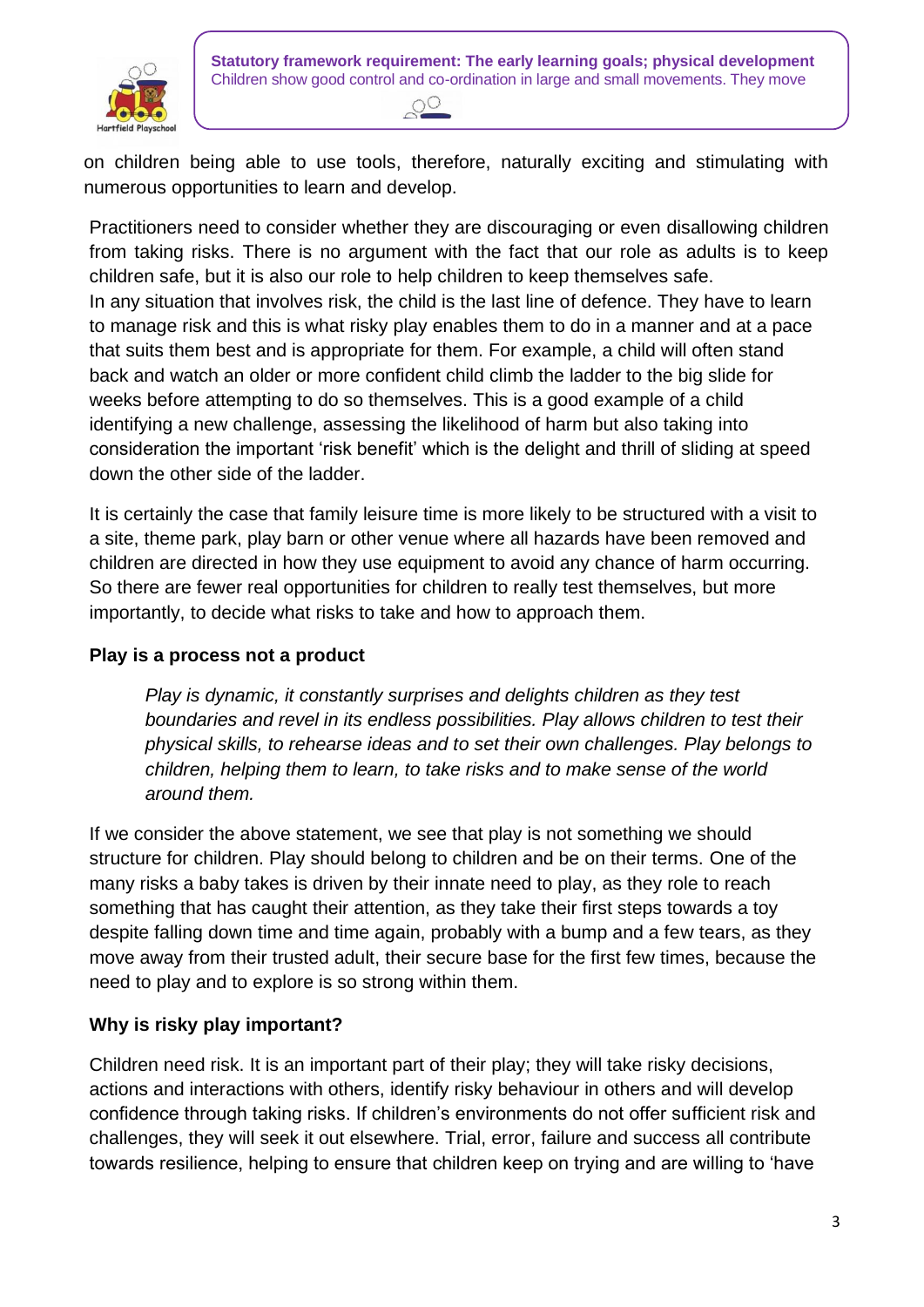



 $\overline{d}$ a go', in other words, risky play and the characteristics of effective teaching and learning, go hand in hand.

Once children make a decision to take a risk in their play, they must evaluate their decision, and taking time to reflect on the outcome of their action is incredibly important. Thinking about what to do differently next time leads to strategic, thoughtful risk-taking in the future. Every time they go through the process they will strengthen their independent thinking skills.

By taking risks children start to develop age-appropriate strength, coordination and good body awareness. To constantly prevent children from taking risks will lead to some delays in sensory and motor development that may not have been an issue if they had been given daily exposure to these experiences. This can also lead to poor spatial awareness and, without an exposure to risk-taking, children can become more accident-prone and unsafe in the long run.

Reasonable risk-taking also allows children to develop the assertiveness and selfconfidence they need to participate positively in social settings. Practice and more practice helps them to learn to balance assertiveness with respect and compassion. While voicing an opinion or thought is important in social circles, over time, children will recognise that peers may have alternative ideas to consider.

It also results in a willingness to make mistakes and learn from failure. For instance, a child grazes his knee climbing a rock, but in the process, learns that he can still reach the top. This assurance that a child can overcome obstacles translates to other risky-life decisions presented in childhood. It is important that children learn the excitement of success, the coping skills needed to handle failure and the perseverance to try and try again, even if it is uncomfortable and hard.

## **Pushing boundaries**

Jack (4 years old) is on a walk with four other children and their key persons Ellie and Raj. Along the *edge of the Park is a shallow stream with a gently sloping bank on each side. The stream is no more than two feet wide in some places and up to five feet wide in others. Jack wants to jump across the stream but his key person Raj says 'no'. Jack insists that he can do it and that he 'really, really wants to'. Ellie turns to Raj and says, 'let him have a go, what's the worst that could happen?' She turns to Jack and asks him how deep he thinks the stream is and does he think it will go over the top of his wellies?*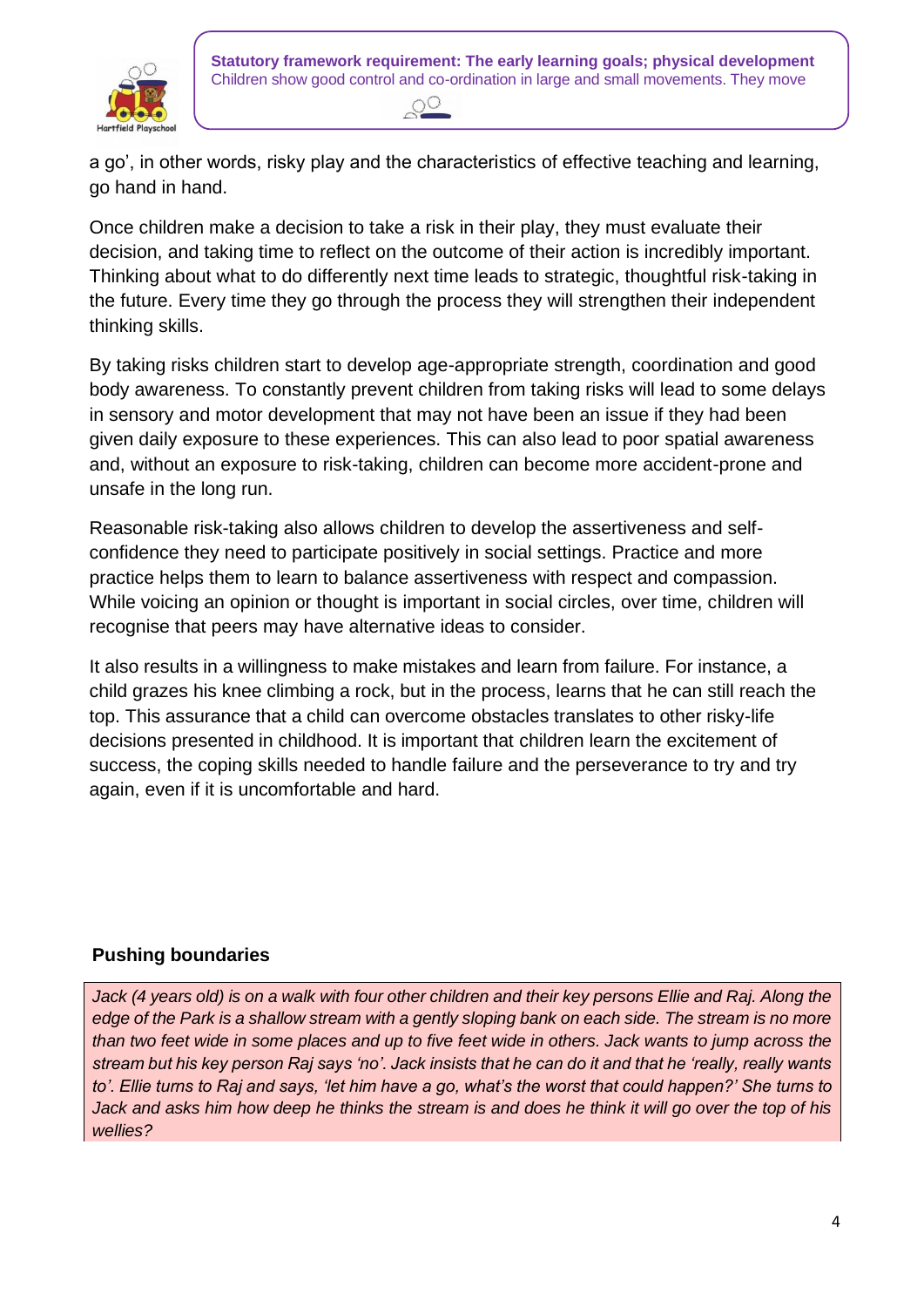

**Statutory framework requirement: The early learning goals; physical development** Children show good control and co-ordination in large and small movements. They move



knows this is correct and tells him that he can 'have a go then'. Jack walks along the edge of the *Jack pauses and looks across the stream. 'It is not deep', he says, 'I can see the bottom'. Ellie stream for a while before deciding on a point that he thinks he can jump across. 'Can you help me?' he asks. Raj steps across the stream and holds out her hand to Jack who then jumps across the stream. After two more goes he says, 'I can do it on my own now'. Jack continues to jump backwards and forwards across the stream, the other children soon join in with much laughing and squealing.*

*After several more minutes, Jack looks for more challenge by attempting to jump the stream at a wider point. He overstretches his self and slips down the bank, landing with one boot fully in the water. This scares him and he looks to Raj for reassurance, 'your legs are not long enough yet for that jump' says Raj, 'come back to this bit, it's narrower'. Raj helps Jack up and he stands with her for a few minutes before joining in with his friends again.*

*Jack and the other children have tested their physical limitations in a safe environment, there has been enough risk to thrill them but the consequences of failure have not caused harm.*

#### **Risky play opportunities**

- Children need to make risky decisions in their play -this is about independent thinking and self-reflection. Children demonstrate this from a very young age when they first let go of the edge of the sofa to reach for a toy, despite falling over many times, or when they first leave their carer's side to join their peers at play. In time children learn to reflect on their decisions. Did the risk lead to success? What needs to be done differently next time? Each time a child goes through this process it strengthens their independent thinking skills. Practitioners must give children time to make their own decisions rather than assuming that they always know best.
- ▪ *Children will take risky actions in their play* - when a group of children construct a bridge of wooden blocks and planks, the practitioner may see that it is unstable, and may intervene to prevent the children from attempting to stand on it. But the children will learn more if they are able to test it for themselves and experience the consequences first hand.
- **•** Children will have risky interactions with others during play children often take risks while playing with others. It allows them to develop confidence among their peers. The risk itself might be to stand up to a child who wants to take their toy. Reasonable risktaking allows children to develop the assertiveness and self-confidence they need to participate in the early years setting. Practice and more practice will help them to balance assertiveness with empathy, recognising that their peers may have other ideas and other needs.
- **EXALGREY** *Children will develop confidence through taking risks* **every small success goes some** way to compensating for the many failures that a child experiences when they are mastering a new skill. The first time a child climbs to the top of the ladder on the big slide will probably have been preceded by several failed attempts. The child may even stop trying for a while, until they feel physically and mentally ready to try again. Reasonable